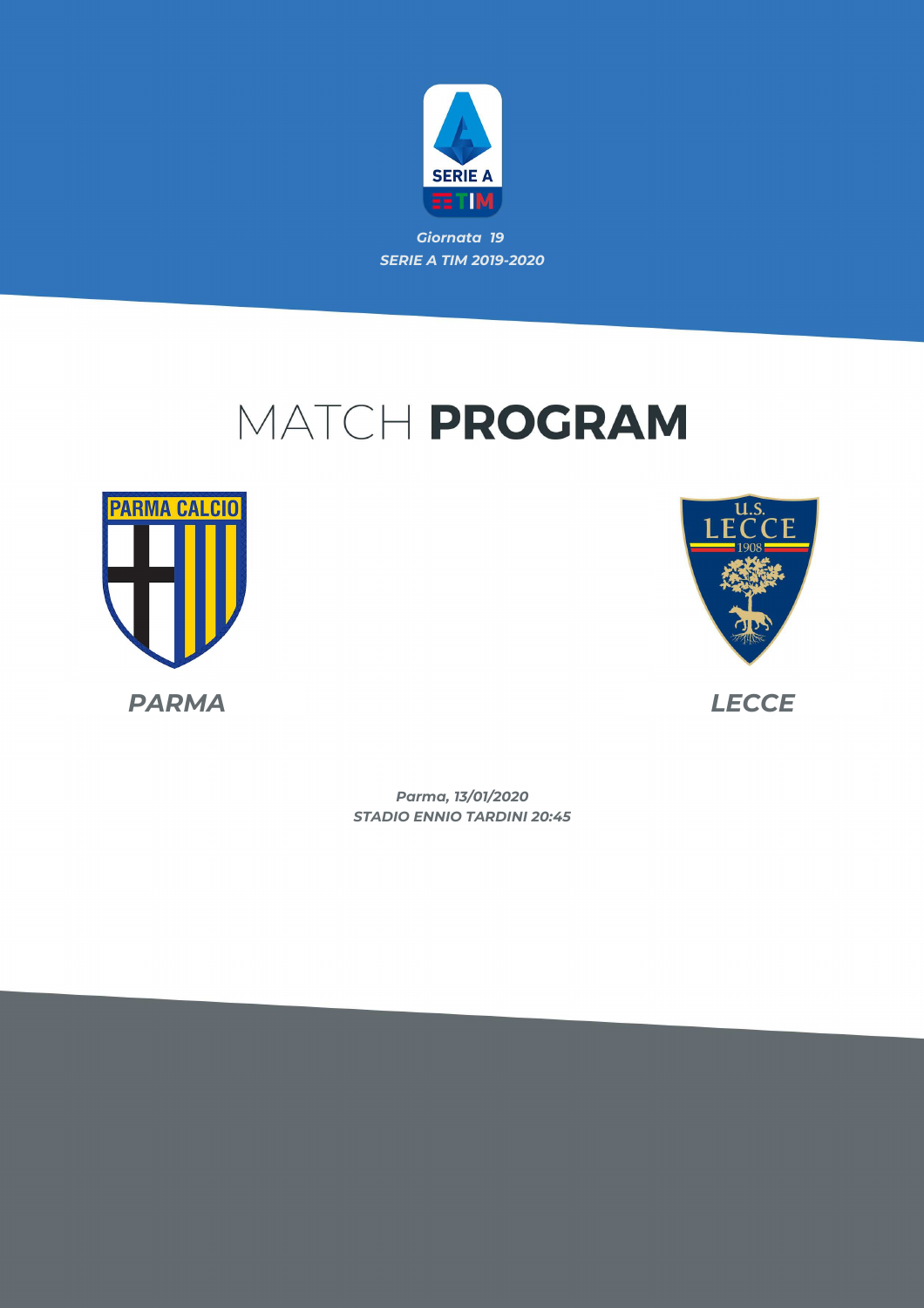



**ETIM** 

#### *PARMA LECCE vs STADIO ENNIO TARDINI 20:45 Parma, 13/01/2020*



### *RISULTATI STAGIONALI*

| <b>TOTALI</b>         | <b>PTI</b> | <b>GIOC</b> | <b>VINTE</b> | <b>NULLE</b>            | <b>PERSE</b> | GF | GS | <b>DIFF.RETI</b>            |
|-----------------------|------------|-------------|--------------|-------------------------|--------------|----|----|-----------------------------|
| <b>PARMA</b>          | 25         | 18          | 7            | 4                       | 7            | 24 | 25 | $-7$                        |
| <b>LECCE</b>          | 15         | 18          | 3            | 6                       | 9            | 22 | 36 | $-14$                       |
| <b>CASA/TRASFERTA</b> | <b>PTI</b> | <b>GIOC</b> | <b>VINTE</b> | <b>NULLE</b>            | <b>PERSE</b> | GF | GS | <b>MEDIA</b><br><b>GOAL</b> |
| <b>PARMA</b>          | 13         | 9           | 4            |                         | 4            | 13 | 10 | 7.4                         |
| <b>LECCE</b>          | 11         | 9           | 3            | $\overline{\mathbf{2}}$ | 4            | 12 | 19 | 1.3                         |

### *ULTIMI PRECEDENTI*

| 2011-12 35^ G             | <b>LECCE</b>                                                             | <b>PARMA</b>                                                                   |         |
|---------------------------|--------------------------------------------------------------------------|--------------------------------------------------------------------------------|---------|
| 29/04/2012                | 38'(2°T) N. TOMOVIC                                                      | 22'(2°T) S. GIOVINCO, 33'(2°T) G. PALETTA                                      | $1 - 2$ |
| 2011-12 16 <sup>^</sup> G | <b>PARMA</b>                                                             | <b>LECCE</b>                                                                   |         |
| 18/12/2011                | 18'(1°T) S. FLOCCARI, 41'(2°T) G. PELLE', 48'(2°T) D.<br><b>GALLOPPA</b> | 13'(2°T) D. DI MICHELE, 16'(2°T) D. DI MICHELE, 32'(2°T)<br><b>J. CUADRADO</b> | $3 - 3$ |
| 2010-11 23^ G             | <b>PARMA</b>                                                             | <b>LECCE</b>                                                                   |         |
| 02/02/2011                |                                                                          | 47'(2°T) E. CHEVANTON                                                          | $O-I$   |
| 2010-11 4 <sup>^</sup> G  | <b>LECCE</b>                                                             | <b>PARMA</b>                                                                   |         |
| 22/09/2010                | 30'(1°T) JEDA                                                            | 24'(2°T) H. CRESPO                                                             | $7-7$   |
| 2005-06 30^ G             | <b>LECCE</b>                                                             | <b>PARMA</b>                                                                   |         |
| 19/03/2006                | $50'(2°T)$ M. VUCINIC                                                    | 7'(2°T) M. BRESCIANO, 46'(2°T) F. SIMPLICIO                                    | $1 - 2$ |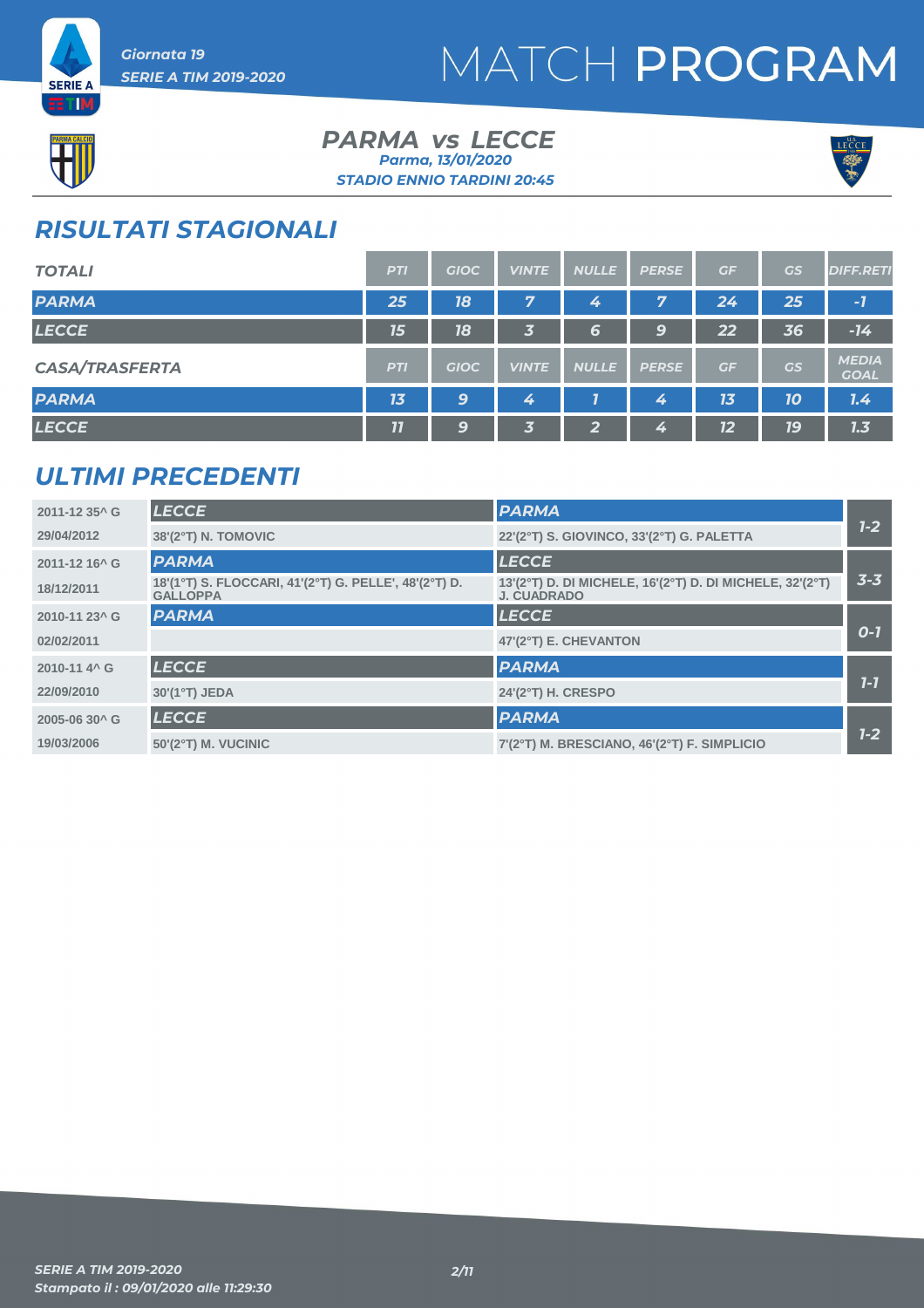



#### *PARMA LECCE vs STADIO ENNIO TARDINI 20:45 Parma, 13/01/2020*



## *ROSA DELLE SQUADRE*

| <b>PARMA</b>                 | PRES. A          | <b>GOL A</b>     | GOL 2019-20      | <b>PRES. 2019-20</b> | MIN. 2019-20     |
|------------------------------|------------------|------------------|------------------|----------------------|------------------|
| <b>PORTIERI</b>              |                  |                  |                  |                      |                  |
| <b>1 LUIGI SEPE</b>          | 88               | 121              | 25               | 78                   | 1744             |
| <b>34 SIMONE COLOMBI</b>     | 5                | 70               | $\boldsymbol{O}$ | $\boldsymbol{O}$     | $\boldsymbol{O}$ |
| <b>40 EDOARDO CORVI</b>      | $\boldsymbol{O}$ | $\boldsymbol{O}$ | $\boldsymbol{o}$ | $\boldsymbol{O}$     | $\boldsymbol{o}$ |
| 53 FABRIZIO ALASTRA          | $\overline{2}$   | 6                | $\boldsymbol{o}$ | $\boldsymbol{O}$     | $\boldsymbol{o}$ |
| <b>DIFENSORI</b>             |                  |                  |                  |                      |                  |
| 2 SIMONE IACOPONI            | 57               | $\mathbf{I}$     | $\overline{1}$   | 78                   | 1723             |
| <b>3 KASTRIOT DERMAKU</b>    | $\overline{7}$   | $\boldsymbol{O}$ | $\boldsymbol{O}$ | $\overline{7}$       | 587              |
| <b>16 VINCENT LAURINI</b>    | 706              | $\mathbf{7}$     | $\boldsymbol{o}$ | 5                    | 304              |
| 22 BRUNO ALVES               | 83               | 5                | $\boldsymbol{O}$ | 14                   | 1277             |
| <b>28 RICCARDO GAGLIOLO</b>  | 80               | $\overline{2}$   | $\overline{1}$   | 15                   | 1290             |
| <b>36 MATTEO DARMIAN</b>     | <b>129</b>       | $\overline{2}$   | $\boldsymbol{O}$ | 14                   | <b>1350</b>      |
| <b>41 BOTOND BALOGH</b>      | $\boldsymbol{O}$ | 0                | $\boldsymbol{O}$ | $\boldsymbol{O}$     | $\boldsymbol{o}$ |
| 97 GIUSEPPE PEZZELLA         | 56               | $\boldsymbol{O}$ | $\boldsymbol{0}$ | 13                   | 696              |
| <b>CENTROCAMPISTI</b>        |                  |                  |                  |                      |                  |
| 8 ALBERTO GRASSI             | 77               | 5                | $\mathbf{I}$     | 8                    | 293              |
| <b>10 HERNANI</b>            | 17               | $\boldsymbol{o}$ | $\boldsymbol{o}$ | 17                   | 1467             |
| <b>15 GASTON BRUGMAN</b>     | 52               | $\mathbf{I}$     | $\boldsymbol{0}$ | 77                   | 702              |
| <b>17 ANTONINO BARILLA'</b>  | 87               | 5                | $\overline{1}$   | 78                   | 1324             |
| 21 MATTEO SCOZZARELLA        | 33               | $\boldsymbol{O}$ | $\boldsymbol{o}$ | 8                    | 614              |
| 23 DRISSA CAMARA             | $\boldsymbol{O}$ | $\boldsymbol{o}$ | $\boldsymbol{0}$ | $\boldsymbol{O}$     | $\boldsymbol{o}$ |
| <b>29 GIANNI MUNARI</b>      | <b>120</b>       | $\mathbf{9}$     | $\boldsymbol{o}$ | $\boldsymbol{o}$     | 0                |
| <b>33 JURAJ KUCKA</b>        | 212              | 79               | $\overline{2}$   | 7 <sub>3</sub>       | 963              |
| 39 REDI KASA                 | $\boldsymbol{0}$ | $\boldsymbol{O}$ | $\boldsymbol{o}$ | $\boldsymbol{o}$     | $\boldsymbol{o}$ |
| <b>44 DEJAN KULUSEVSKI</b>   | 21               | 4                | 4                | 78                   | 1622             |
| <b>ATTACCANTI</b>            |                  |                  |                  |                      |                  |
| <b>7 YANN KARAMOH</b>        | 22               | $\overline{2}$   | $\mathbf{I}$     | 5                    | 270              |
| <b>9 ROBERTO INGLESE</b>     | 128              | 36               | $\overline{2}$   | $\mathbf{9}$         | 525              |
| <b>11 ANDREAS CORNELIUS</b>  | 34               | 8                | 5                | 77                   | 555              |
| <b>26 LUCA SILIGARDI</b>     | 96               | 8                | $\boldsymbol{O}$ | $\mathbf{I}$         | 39               |
| 27 GERVINHO                  | <b>117</b>       | 32               | 4                | 76                   | 1426             |
| <b>38 GABRIELE ARTISTICO</b> | $\boldsymbol{O}$ | $\boldsymbol{O}$ | $\boldsymbol{O}$ | $\boldsymbol{O}$     | $\boldsymbol{o}$ |
| <b>88 ANDREA ADORANTE</b>    | $\boldsymbol{O}$ | $\boldsymbol{O}$ | $\boldsymbol{O}$ | $\boldsymbol{O}$     | $\boldsymbol{o}$ |
| 93 MATTIA SPROCATI           | 29               | $\overline{2}$   | $\overline{I}$   | 13                   | 499              |
| <b>STAFF TECNICO</b>         |                  |                  |                  |                      |                  |

*ROBERTO D'AVERSA*

*Squalificato*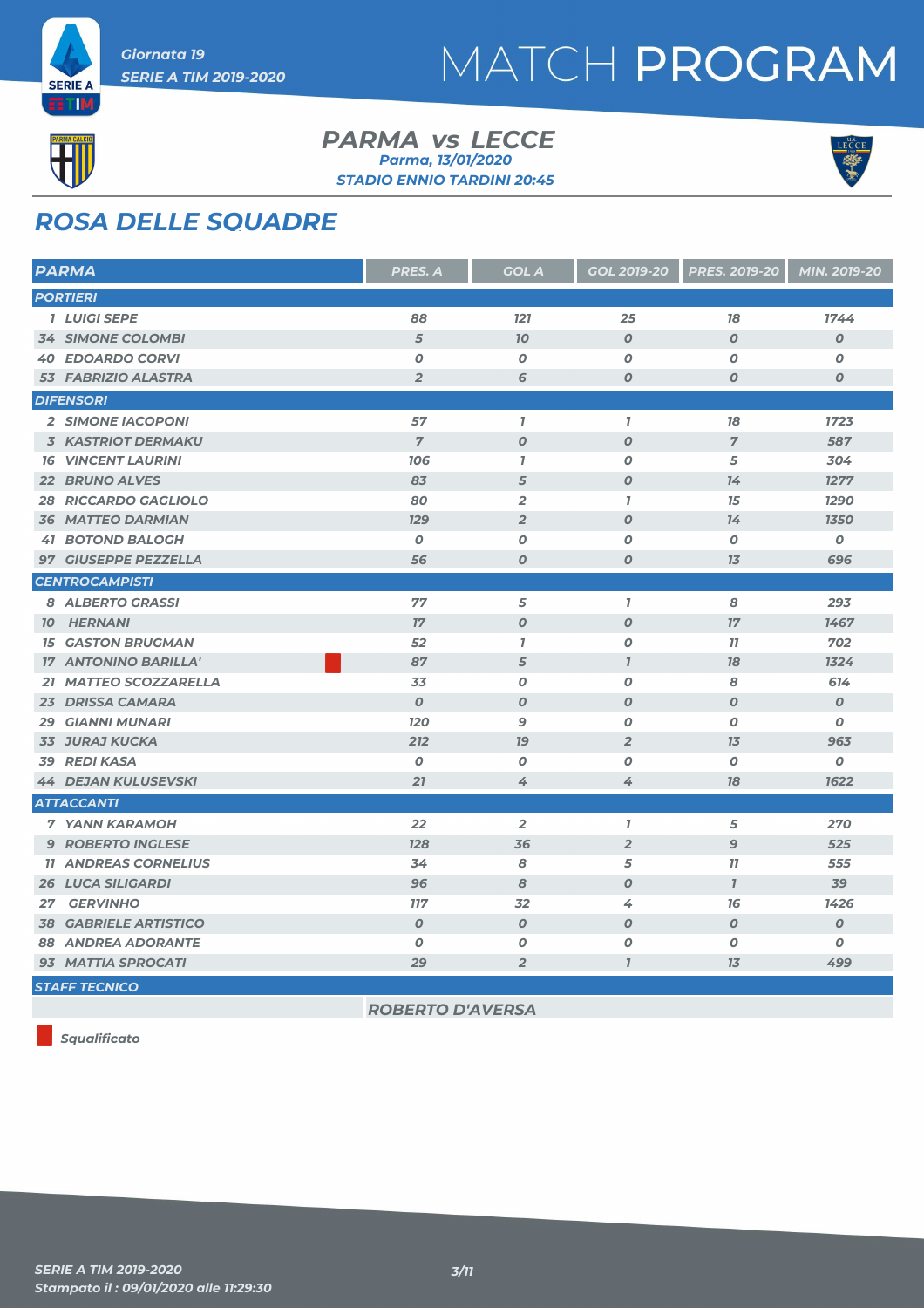

# MATCH PROGRAM



#### *PARMA LECCE vs STADIO ENNIO TARDINI 20:45 Parma, 13/01/2020*



| <b>LECCE</b>                    | PRES. A                  | <b>GOL A</b>     | GOL 2019-20      | <b>PRES. 2019-20</b> | MIN. 2019-20     |
|---------------------------------|--------------------------|------------------|------------------|----------------------|------------------|
| <b>PORTIERI</b>                 |                          |                  |                  |                      |                  |
| 21 GABRIEL                      | 29                       | 56               | 36               | 78                   | 1751             |
| <b>22 MAURO VIGORITO</b>        | $\overline{2}$           | $\overline{2}$   | $\boldsymbol{0}$ | $\boldsymbol{O}$     | $\boldsymbol{0}$ |
| <b>95 MARCO BLEVE</b>           | 0                        | $\boldsymbol{O}$ | 0                | 0                    | 0                |
| <b>97 GIANMARCO CHIRONI</b>     | $\boldsymbol{O}$         | $\boldsymbol{o}$ | O                | 0                    | $\boldsymbol{o}$ |
| <b>DIFENSORI</b>                |                          |                  |                  |                      |                  |
| <b>2 DAVIDE RICCARDI</b>        | $\mathbf{I}$             | $\pmb{o}$        | 0                | $\mathbf{7}$         | 22               |
| <b>3 BRAYAN VERA</b>            | $\overline{2}$           | $\boldsymbol{O}$ | $\boldsymbol{o}$ | $\overline{2}$       | 24               |
| <b>5 FABIO LUCIONI</b>          | 25                       | $\mathbf{7}$     | $\mathbf{I}$     | 17                   | 1655             |
| <b>6 ROMARIO BENZAR</b>         | $\overline{\mathcal{S}}$ | $\boldsymbol{O}$ | $\boldsymbol{o}$ | 3                    | <b>102</b>       |
| <b>7 GIULIO DONATI</b>          | 15                       | 0                | 0                | $\mathbf{7}$         | 98               |
| <b>13 LUCA ROSSETTINI</b>       | 291                      | 8                | $\boldsymbol{o}$ | 17                   | 1613             |
| <b>15 ILARIO MONTERISI</b>      | 0                        | $\boldsymbol{O}$ | 0                | $\boldsymbol{O}$     | O                |
| <b>16 BIAGIO MECCARIELLO</b>    | 6                        | $\boldsymbol{O}$ | $\boldsymbol{o}$ | 6                    | 483              |
| <b>18 ROBERTO PIERNO</b>        | 0                        | 0                | 0                | 0                    | $\boldsymbol{o}$ |
| <b>27 MARCO CALDERONI</b>       | 17                       | 3                | 3                | 76                   | 1447             |
| <b>28 RICCARDO FIAMOZZI</b>     | 12                       | $\boldsymbol{O}$ | 0                | $\boldsymbol{O}$     | O                |
| <b>29 ANDREA RISPOLI</b>        | <b>777</b>               | 6                | $\boldsymbol{O}$ | 15                   | 1098             |
| <b>39 CRISTIAN DELL'ORCO</b>    | 37                       | $\mathbf{7}$     | O                | 5                    | 475              |
| <b>CENTROCAMPISTI</b>           |                          |                  |                  |                      |                  |
| <b>4 JACOPO PETRICCIONE</b>     | 15                       | $\pmb{o}$        | $\boldsymbol{o}$ | 15                   | 1276             |
| 8 MARCO MANCOSU                 | 27                       | 6                | 5                | 14                   | <b>1114</b>      |
| <b>11 YEVHEN SHAKHOV</b>        | 12                       | $\pmb{o}$        | $\boldsymbol{o}$ | 12                   | 645              |
| <b>23 ANDREA TABANELLI</b>      | 23                       | $\overline{I}$   | $\mathbf{7}$     | 13                   | 1046             |
| <b>25 ANTONINO GALLO</b>        | $\boldsymbol{0}$         | $\pmb{o}$        | O                | O                    | O                |
| <b>34 SERGIO MASELLI</b>        | $\boldsymbol{0}$         | $\boldsymbol{0}$ | $\boldsymbol{O}$ | $\boldsymbol{0}$     | $\boldsymbol{O}$ |
| <b>35 SALVATORE RIMOLI</b>      | $\pmb{o}$                | $\pmb{o}$        | 0                | O                    | O                |
| <b>36 FRANCESCO PALUMBO</b>     | $\boldsymbol{0}$         | $\boldsymbol{0}$ | $\boldsymbol{O}$ | $\boldsymbol{0}$     | $\boldsymbol{o}$ |
| <b>37 ZAN MAJER</b>             | 13                       | 0                | 0                | 13                   | 1019             |
| <b>77 PANAGIOTIS TACHTSIDIS</b> | 143                      | $\overline{7}$   | $\boldsymbol{O}$ | 15                   | 1309             |
| <b>85 GIANNELLI IMBULA</b>      | 3                        | $\pmb{o}$        | O                | 3                    | 141              |
| <b>ATTACCANTI</b>               |                          |                  |                  |                      |                  |
| <b>9 GIANLUCA LAPADULA</b>      | 74                       | 79               | 4                | 11                   | 801              |
| <b>10 FILIPPO FALCO</b>         | 23                       | $\overline{2}$   | $\overline{2}$   | 14                   | <b>1132</b>      |
| <b>17 DIEGO FARIAS</b>          | 132                      | 23               | 2                | 12                   | 528              |
| <b>19 ANDREA LA MANTIA</b>      | 12                       | $\overline{2}$   | $\overline{2}$   | 12                   | 614              |
| <b>20 EDGARAS DUBICKAS</b>      | $\mathbf{I}$             | 0                | 0                | $\mathbf{7}$         | 9                |
| <b>30 KHOUMA BABACAR</b>        | <b>155</b>               | 38               | $\overline{2}$   | 14                   | 808              |
| 32 SIMONE LO FASO               | 12                       | $\pmb{o}$        | ο                | 0                    | 0                |
| <b>STAFF TECNICO</b>            |                          |                  |                  |                      |                  |

*FABIO LIVERANI*

*Diffidato*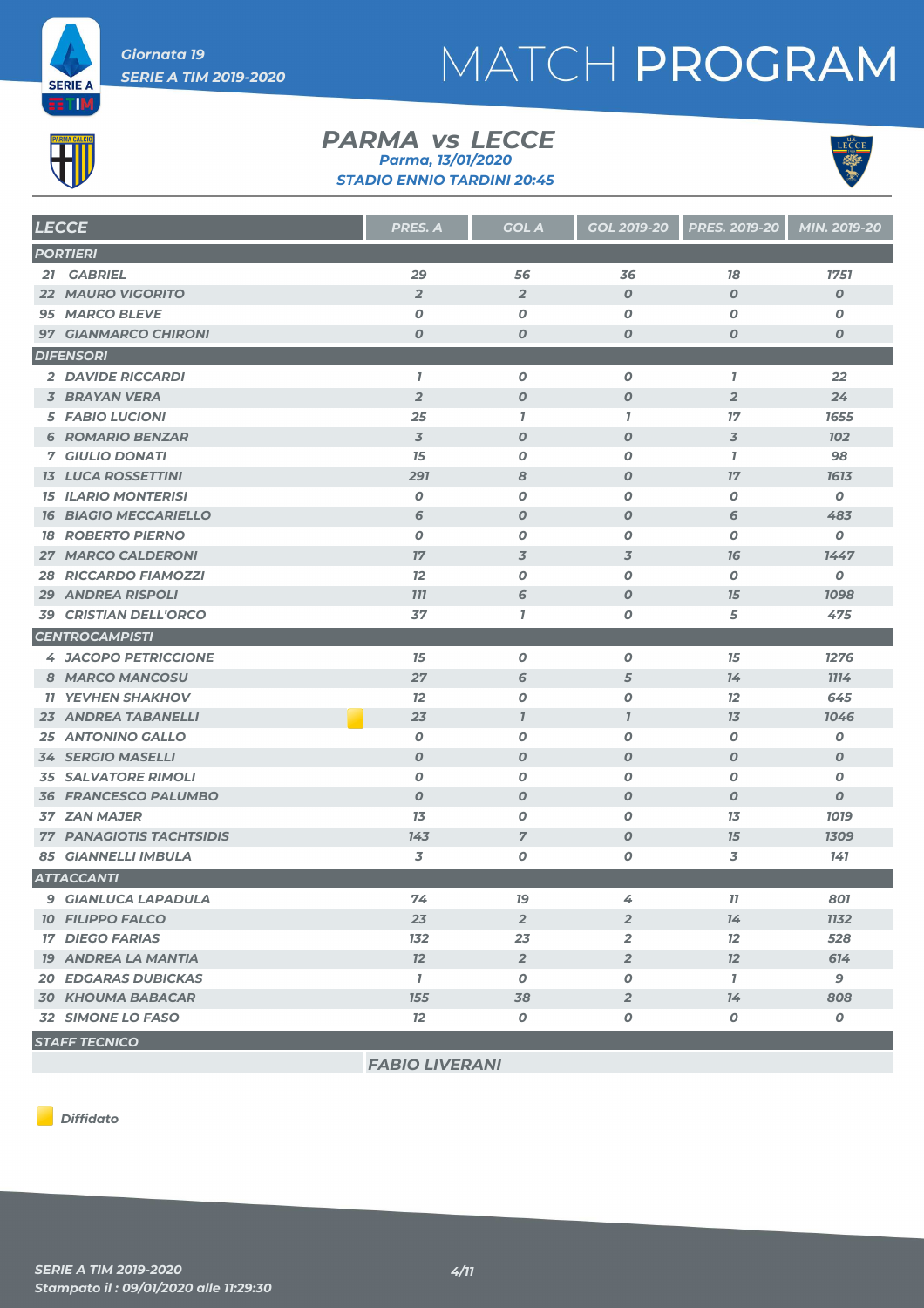



**ETM** 

#### *PARMA LECCE vs STADIO ENNIO TARDINI 20:45 Parma, 13/01/2020*



### *RENDIMENTO RECENTE*

| <b>PARMA</b>                                                                                                        |                     |                                          |         |
|---------------------------------------------------------------------------------------------------------------------|---------------------|------------------------------------------|---------|
| <b>18^ GIORNATA</b>                                                                                                 | <b>ATALANTA</b>     | <b>PARMA</b>                             |         |
| 11'(1°T) A. GOMEZ, 34'(1°T) R. FREULER, 43'(1°T) R.<br>06/01/2020<br>GOSENS, 15'(2°T) J. ILICIC, 26'(2°T) J. ILICIC |                     |                                          | $5-0$   |
| <b>17^ GIORNATA</b>                                                                                                 | <b>PARMA</b>        | <b>BRESCIA</b>                           |         |
| 22/12/2019                                                                                                          | 47'(2°T) A. GRASSI  | 27'(2°T) M. BALOTELLI                    | $7 - 7$ |
| <b>16^ GIORNATA</b>                                                                                                 | <b>NAPOLI</b>       | <b>PARMA</b>                             |         |
| 14/12/2019                                                                                                          | $19'(2°T)$ A. MILIK | 4'(1°T) D. KULUSEVSKI, 48'(2°T) GERVINHO | $1 - 2$ |
| <b>15^ GIORNATA</b>                                                                                                 | <b>SAMPDORIA</b>    | <b>PARMA</b>                             |         |
| 08/12/2019                                                                                                          |                     | 21'(1°T) J. KUCKA                        | $O-7$   |
| <b>14^ GIORNATA</b>                                                                                                 | <b>PARMA</b>        | <b>MILAN</b>                             |         |
| 01/12/2019                                                                                                          |                     | 43'(2°T) T. HERNANDEZ                    | $O-7$   |

### *LECCE*

| <b>18^ GIORNATA</b> | <b>LECCE</b>                                                             | <b>UDINESE</b>                                                            |         |
|---------------------|--------------------------------------------------------------------------|---------------------------------------------------------------------------|---------|
| 06/01/2020          |                                                                          | 43'(2°T) R. DE PAUL                                                       | $O - 7$ |
| <b>17^ GIORNATA</b> | <b>LECCE</b>                                                             | <b>BOLOGNA</b>                                                            |         |
| 22/12/2019          | 40'(2°T) K. BABACAR, 46'(2°T) D. FARIAS                                  | 43'(1°T) R. ORSOLINI, 11'(2°T) R. SORIANO, 21'(2°T) R.<br><b>ORSOLINI</b> | $2 - 3$ |
| <b>16^ GIORNATA</b> | <b>BRESCIA</b>                                                           | <b>LECCE</b>                                                              |         |
| 14/12/2019          | 32'(1°T) J. CHANCELLOR, 44'(1°T) E. TORREGROSSA,<br>$16'(2°T)$ N. SPALEK |                                                                           | $3-0$   |
| <b>15^ GIORNATA</b> | <b>LECCE</b>                                                             | <b>GENOA</b>                                                              |         |
| 08/12/2019          | 15'(2°T) F. FALCO, 25'(2°T) A. TABANELLI                                 | 31'(1°T) G. PANDEV, 50'(1°T) D. CRISCITO                                  | $2 - 2$ |
| <b>14^ GIORNATA</b> | <b>FIORENTINA</b>                                                        | <b>LECCE</b>                                                              |         |
| 30/11/2019          |                                                                          | 4'(2°T) A. LA MANTIA                                                      | $O-7$   |

| <b>CONFRONTO SQUADRE (Valori medi)</b> | <b>PARMA</b> | <b>LECCE</b>   |
|----------------------------------------|--------------|----------------|
| <b>Goal Fatti</b>                      | 1.33         | 1.22           |
| <b>Goal Subiti</b>                     | 1.39         | $\overline{2}$ |
| <b>Tiri totali</b>                     | 8.89         | 9.61           |
| <b>Tiri in porta</b>                   | 4.44         | 4.94           |
| <b>Assist</b>                          |              | 0.67           |
| Azioni di attacco                      | 41.11        | 41.94          |
| Passaggi riusciti                      | 286.89       | 327.5          |
| Passaggi riusciti %                    | 77%          | 80%            |
| <b>Falli Fatti</b>                     | 13.67        | 14.22          |
| <b>Falli Subiti</b>                    | 11.33        | 13.39          |
| <b>Baricentro</b>                      | 47.43m       | 47.32m         |
| <b>Passaggi Chiave</b>                 | 2.72         | 2.72           |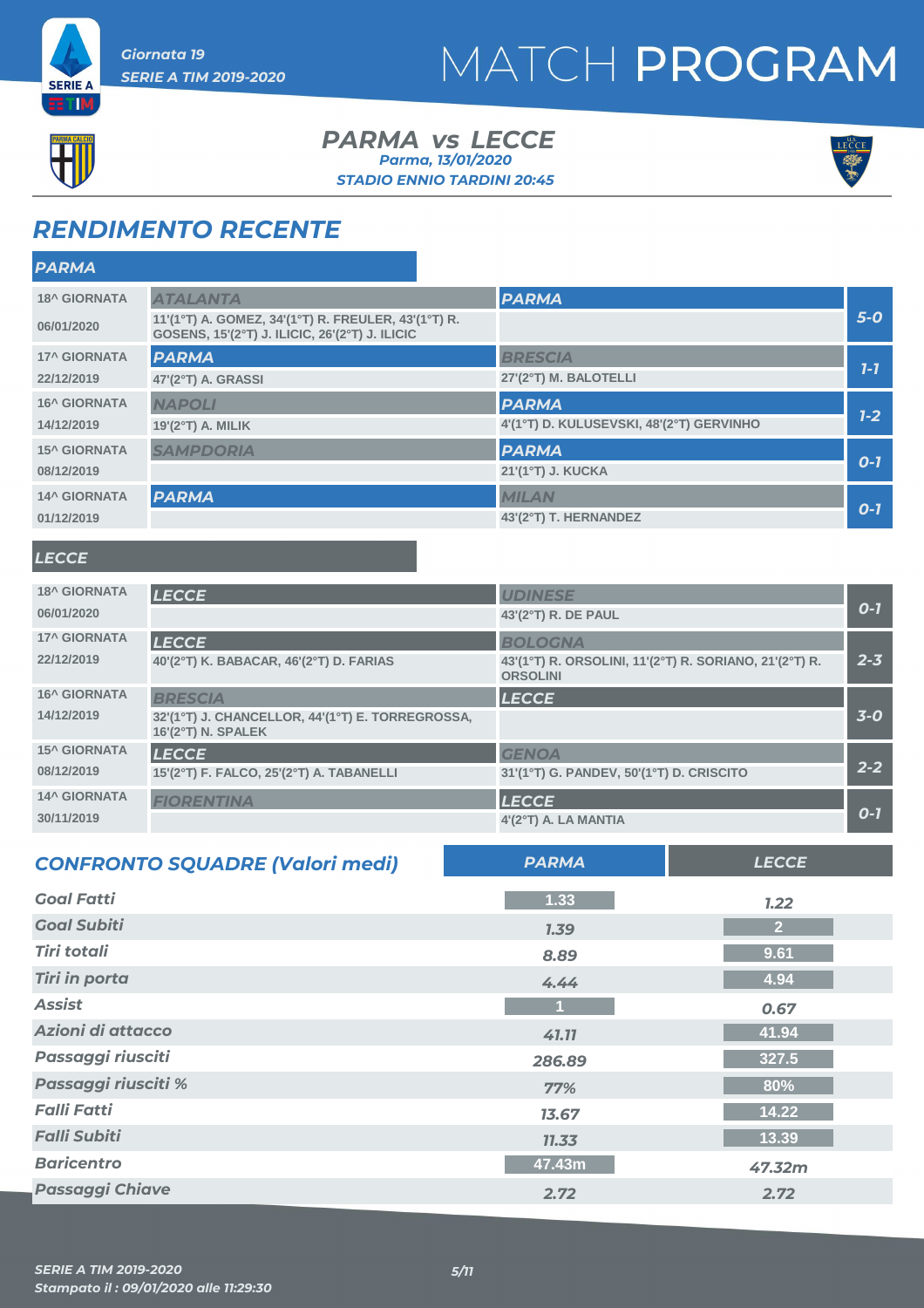

**SERIE A** 5 T D

#### *PARMA LECCE vs STADIO ENNIO TARDINI 20:45 Parma, 13/01/2020*



### *RENDIMENTO ATLETICO \**

| <b>PARMA</b>            | Pres. (Min.)      | <u>Media (km)</u> | <b>Media</b><br><b>Sprint</b> (Km) | <b>LECCE</b>             | Pres. (Min.)            | Media (km)   | Media<br>Sprint (Km) |
|-------------------------|-------------------|-------------------|------------------------------------|--------------------------|-------------------------|--------------|----------------------|
| <b>44 D. KULUSEVSKI</b> | 18 (1622')        | 12.1              | 1.295                              | <b>7 G. DONATI</b>       | 1(98')                  | 10.893       | 1.096                |
| <b>10 HERNANI</b>       | 17 (1467') 10.632 |                   | 0.918                              | <b>77 P. TACHTSIDIS</b>  | 15 (1309')              | 10.536 0.744 |                      |
| <b>33 J. KUCKA</b>      | 13 (963')         | 10.486            | 0.815                              | 39 C. DELL'ORCO          | 5(475')                 | 10.531       | 0.766                |
| <b>36 M. DARMIAN</b>    | 14 (1350') 10.417 |                   | 0.7                                | <b>4 J. PETRICCIONE</b>  | 15 (1276')              | 10.514       | 0.675                |
| 22 B. ALVES             | 14 (1277') 10.054 |                   | 0.46                               | <b>27 M. CALDERONI</b>   | 16 (1447') 10.464       |              | 1.113                |
| 17 A. BARILLA'          | 18 (1324')        | 9.96              | 0.933                              | <b>8 M. MANCOSU</b>      | 14 (1114') 10.434 0.742 |              |                      |
| 28 R. GAGLIOLO          | 15 (1290')        | 9.834             | 0.648                              | 23 A. TABANELLI          | 13 (1046') 10.309 0.969 |              |                      |
| <b>2 S. IACOPONI</b>    | 18 (1723')        | 9.834             | 0.5                                | <b>37 Z. MAJER</b>       | 13 (1019')              | 10.265 0.908 |                      |
| <b>3K. DERMAKU</b>      | 7(587)            | 9.593             | 0.439                              | <b>13 L. ROSSETTINI</b>  | 17 (1613')              | 10.075       | 0.481                |
| 21 M. SCOZZARELLA       | 8(614')           | 9.44              | 0.508                              | <b>5 F. LUCIONI</b>      | 17 (1655')              | 10.07        | 0.582                |
| <b>27 GERVINHO</b>      | 16 (1426')        | 9.438             | <b>7.09</b>                        | 29 A. RISPOLI            | 15 (1098')              | 9.974        | 1.045                |
| <b>11 A. CORNELIUS</b>  | 11(555')          | 9.245             | 0.849                              | 10 F. FALCO              | 14 (1132')              | 9.343        | 0.617                |
| <b>16 V. LAURINI</b>    | 5(304)            | 8.881             | 0.592                              | <b>9 G. LAPADULA</b>     | 11 (801')               | 9.176        | 0.75                 |
| <b>15 G. BRUGMAN</b>    | 11 (702')         | 8.798             | 0.653                              | <b>16 B. MECCARIELLO</b> | 6(483')                 | 9.103        | 0.663                |
| <b>9 R. INGLESE</b>     | 9(525')           | 8.715             | 0.822                              | <b>19 A. LA MANTIA</b>   | 12 (614')               | 8.197        | 0.574                |
| <b>7Y. KARAMOH</b>      | 5(270')           | 8.544             | 0.91                               | <b>11 Y. SHAKHOV</b>     | 12 (645')               | 8.093        | 0.683                |
| 97 G. PEZZELLA          | 12 (610')         | 8.051             | 0.692                              | 85 G. IMBULA             | 3(141')                 | 7.517        | 0.469                |
| <b>93 M. SPROCATI</b>   | 13 (499')         | 6.649             | 0.663                              | <b>30 K. BABACAR</b>     | 14 (808')               | 7.479        | 0.664                |
| 8 A. GRASSI             | 8 (293')          | 6.282             | 0.704                              | <b>17 D. FARIAS</b>      | 12 (528')               | 5.828        | 0.517                |
| <b>26 L. SILIGARDI</b>  | 1(39')            | 4.43              | 0.449                              | <b>6 R. BENZAR</b>       | 3 (102')                | 5.035        | 0.49                 |
|                         |                   |                   |                                    | <b>2D. RICCARDI</b>      | 1(22')                  | 2.782        | 0.292                |
|                         |                   |                   |                                    | <b>3B. VERA</b>          | 2(24')                  | 1.872        | 0.162                |
|                         |                   |                   |                                    | <b>20 E. DUBICKAS</b>    | 1(9')                   | 1.219        | 0.102                |

\* Le informazioni riportate sul Rendimento Atletico sono da intendersi riferite al periodo di permanenza nella squadra corrente.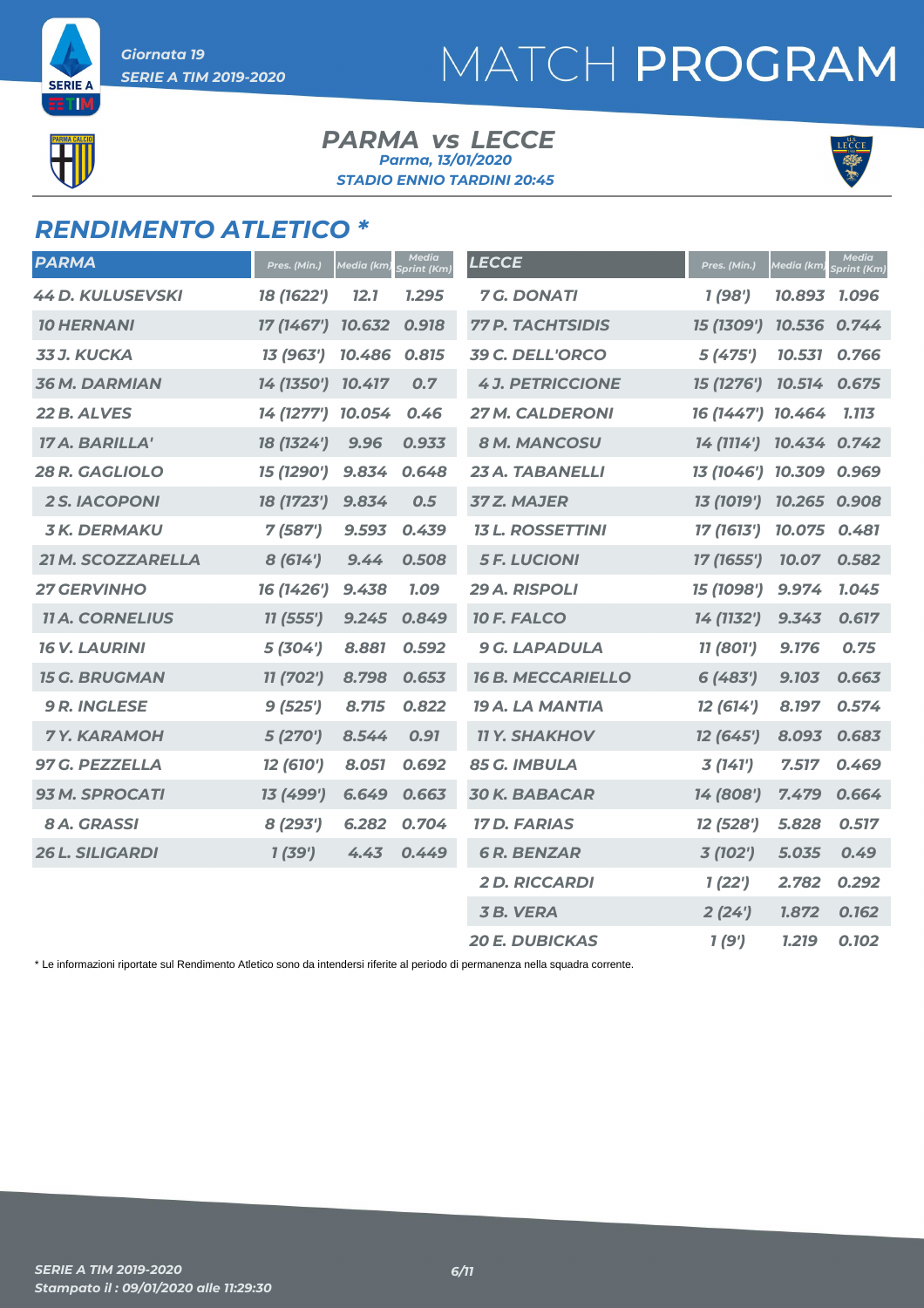



ETIM

#### *PARMA LECCE vs STADIO ENNIO TARDINI 20:45 Parma, 13/01/2020*



### *GLI INCONTRI DELLA 19 ^ GIORNATA*

| <b>CAGLIARI</b>      | <b>MILAN</b>    | 11/01/2020 15:00 |
|----------------------|-----------------|------------------|
| <b>LAZIO</b>         | <b>NAPOLI</b>   | 11/01/2020 18:00 |
| <b>INTER</b>         | <b>ATALANTA</b> | 11/01/2020 20:45 |
| <b>UDINESE</b>       | <b>SASSUOLO</b> | 12/01/2020 12:30 |
| <b>FIORENTINA</b>    | <b>SPAL</b>     | 12/01/2020 15:00 |
| <b>SAMPDORIA</b>     | <b>BRESCIA</b>  | 12/01/2020 15:00 |
| <b>TORINO</b>        | <b>BOLOGNA</b>  | 12/01/2020 15:00 |
| <b>HELLAS VERONA</b> | <b>GENOA</b>    | 12/01/2020 18:00 |
| <b>ROMA</b>          | <b>JUVENTUS</b> | 12/01/2020 20:45 |
| <b>PARMA</b>         | <b>LECCE</b>    | 13/01/2020 20:45 |

### *CLASSIFICA SERIE A*

|                      | <b>PTI</b> | <b>GIOC</b> | <b>VINTE</b>            | <b>NULLE</b>   | <b>PERSE</b>   | GF        | <b>GS</b> | <b>DIFF.RETI</b> |
|----------------------|------------|-------------|-------------------------|----------------|----------------|-----------|-----------|------------------|
| <b>INTER</b>         | 45         | 18          | 14                      | $\overline{3}$ | $\mathbf{7}$   | 39        | 15        | $+24$            |
| <b>JUVENTUS</b>      | 45         | 18          | 14                      | $\overline{3}$ | $\overline{I}$ | 35        | 17        | $+18$            |
| <b>LAZIO</b>         | 39         | 17          | 12                      | $\overline{3}$ | $\overline{2}$ | 40        | 17        | $+23$            |
| <b>ROMA</b>          | 35         | 18          | 10                      | 5              | $\overline{3}$ | 33        | 19        | $+14$            |
| <b>ATALANTA</b>      | 34         | 18          | 10                      | 4              | 4              | 48        | 25        | $+23$            |
| <b>CAGLIARI</b>      | 29         | 18          | 8                       | 5              | 5              | 33        | 27        | $+6$             |
| <b>PARMA</b>         | 25         | 18          | $\overline{7}$          | 4              | $\overline{7}$ | 24        | 25        | $-7$             |
| <b>NAPOLI</b>        | 24         | 18          | 6                       | 6              | 6              | 28        | 25        | $+3$             |
| <b>TORINO</b>        | 24         | 18          | $\overline{7}$          | $\overline{3}$ | 8              | 24        | 26        | $-2$             |
| <b>BOLOGNA</b>       | 23         | 18          | 6                       | 5              | $\overline{z}$ | 28        | 30        | $-2$             |
| <b>HELLAS VERONA</b> | 22         | 17          | 6                       | 4              | $\overline{7}$ | <b>19</b> | 20        | $-7$             |
| <b>MILAN</b>         | 22         | 18          | 6                       | 4              | 8              | 16        | 24        | -8               |
| <b>UDINESE</b>       | 21         | 78          | 6                       | $\overline{3}$ | $\mathbf{9}$   | 14        | 28        | $-14$            |
| <b>SASSUOLO</b>      | 19         | 18          | 5                       | 4              | $\mathbf{9}$   | 30        | 31        | $-7$             |
| <b>FIORENTINA</b>    | 78         | 18          | 4                       | 6              | 8              | 22        | 29        | $-7$             |
| <b>SAMPDORIA</b>     | 16         | 18          | 4                       | 4              | 70             | 14        | 27        | $-13$            |
| <b>LECCE</b>         | 15         | 18          | $\overline{\mathbf{3}}$ | $6\phantom{1}$ | $\mathbf{9}$   | 22        | 36        | $-14$            |
| <b>BRESCIA</b>       | 14         | 18          | 4                       | $\overline{2}$ | 12             | 16        | 31        | $-15$            |
| <b>GENOA</b>         | 14         | 18          | $\overline{3}$          | 5              | 10             | <b>19</b> | 36        | $-17$            |
| <b>SPAL</b>          | 12         | 18          | $\overline{3}$          | $\overline{3}$ | 12             | 12        | 28        | $-16$            |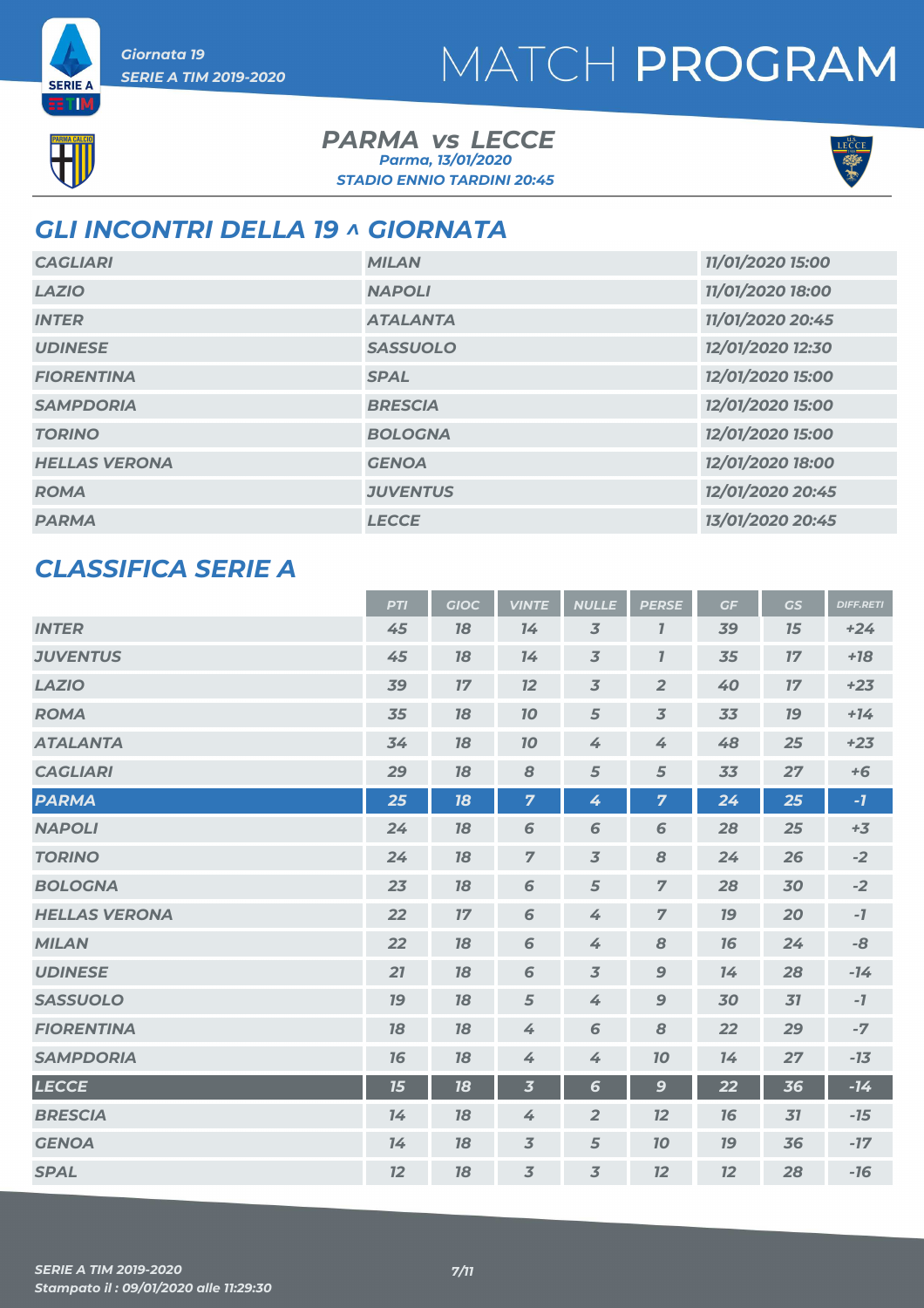# MATCH PROGRAM



**SERIE A** ETM

> *PARMA LECCE vs STADIO ENNIO TARDINI 20:45 Parma, 13/01/2020*



### *CLASSIFICA GIOCATORI*

| <b>RANKING MARCATORI</b> | <b>Gol(Rigore)</b> |
|--------------------------|--------------------|
| <b>T</b> C. IMMOBILE     | LAZ 19(7)          |
| 2 R. LUKAKU              | <b>INT</b> 14(3)   |
| <b>3 C. RONALDO</b>      | <b>JUV</b> 13 (4)  |
| 4 JOAO PEDRO             | CAG 11(2)          |
| 5 L. MURIEL              | ATA 10(4)          |
| 6 J. ILICIC              | ATA 9 (0)          |
| 6 A. BELOTTI             | <b>TOR</b> 9 (5)   |
| <b>6 L. MARTINEZ</b>     | $INT$ 9(2)         |
| <b>9 D. BERARDI</b>      | <b>SAS</b> 8 (0)   |
| <b>9 F. CAPUTO</b>       | SAS 8 (0)          |

### *CLASSIFICA SQUADRE*

| <b>RANKING SQUADRE</b>    | <b>Gol - Media Gol</b>         |
|---------------------------|--------------------------------|
| <b>ATALANTA</b>           | 48<br>2.67                     |
| <b>LAZIO</b><br>2         | 2.35<br>40                     |
| <b>INTER</b><br>3         | 2.17<br>39                     |
| <b>JUVENTUS</b><br>4      | 1.94<br>35                     |
| <b>CAGLIARI</b><br>15     | 1.83                           |
| <b>ROMA</b><br>5          | 1.83<br>33                     |
| <b>SASSUOLO</b>           | 1.67<br>30                     |
| <b>BOLOGNA</b><br>8       | 28<br>1.56                     |
| <b>NAPOLI</b><br>8        | 28<br><b>1.56</b>              |
| <b>PARMA</b><br><b>10</b> | 24<br>1.33                     |
| <b>TORINO</b><br>10       | 1.33                           |
| <b>FIORENTINA</b>         | 1.22                           |
| <b>12 LECCE</b>           | 1.22<br>22                     |
| <b>14 GENOA</b>           | 79<br>1.06                     |
| <b>14 HELLAS VERONA</b>   | $\overline{1.12}$<br><b>79</b> |
| <b>BRESCIA</b><br>76      | 0.89<br>76                     |
| <b>MILAN</b><br>71<br>6   | 0.89<br>76                     |
| <b>18 SAMPDORIA</b>       | 0.78<br>14                     |
| <b>18 UDINESE</b>         | 0.78<br>14                     |
| 20 SPAL                   | 0.67<br><u>12</u>              |

|           | <b>RANKING SQUADRE</b> | Tot Tiri - In Porta - Fuori |            |            |            |
|-----------|------------------------|-----------------------------|------------|------------|------------|
|           | <b>ATALANTA</b>        |                             | 275 161    |            | 114        |
|           | <b>NAPOLI</b>          |                             |            | 254 128    | <b>726</b> |
| 3         | <b>LAZIO</b>           |                             | 225        | 134        | 91         |
| 4         | <b>JUVENTUS</b>        |                             | 223        | 131        | 92         |
| 5         | <b>ROMA</b>            |                             | 213        | <b>116</b> | 97         |
| 6         | <b>BOLOGNA</b>         |                             | 204        | 777        | 93         |
|           | <b>INTER</b>           |                             | <b>197</b> | 127        | 70         |
|           | <b>MILAN</b>           |                             | <b>197</b> | 103        | 94         |
| 9         | <b>FIORENTINA</b>      |                             | <b>186</b> | 97         | 89         |
| <b>10</b> | <b>SASSUOLO</b>        |                             | 174        | 98         | 76         |
| 77        | <b>LECCE</b>           |                             | 173        | 89         | 84         |
|           | <b>SAMPDORIA</b>       |                             | <b>165</b> | 80         | 85         |
| 13        | <b>GENOA</b>           |                             | 164        | 84         | 80         |
| 14        | <b>PARMA</b>           |                             | <b>160</b> | 80         | 80         |
| 15        | <b>CAGLIARI</b>        |                             | <b>159</b> | 80         | 79         |
| 16        | <b>SPAL</b>            |                             | <b>155</b> | 66         | 89         |
| 77        | <b>TORINO</b>          |                             | 154        | 85         | 69         |
| 18        | <b>HELLAS VERONA</b>   |                             | 147        | 82         | 65         |
| 79        | <b>UDINESE</b>         |                             | <b>146</b> | 72         | 74         |
|           | 20 BRESCIA             |                             | 136        | 75         | 61         |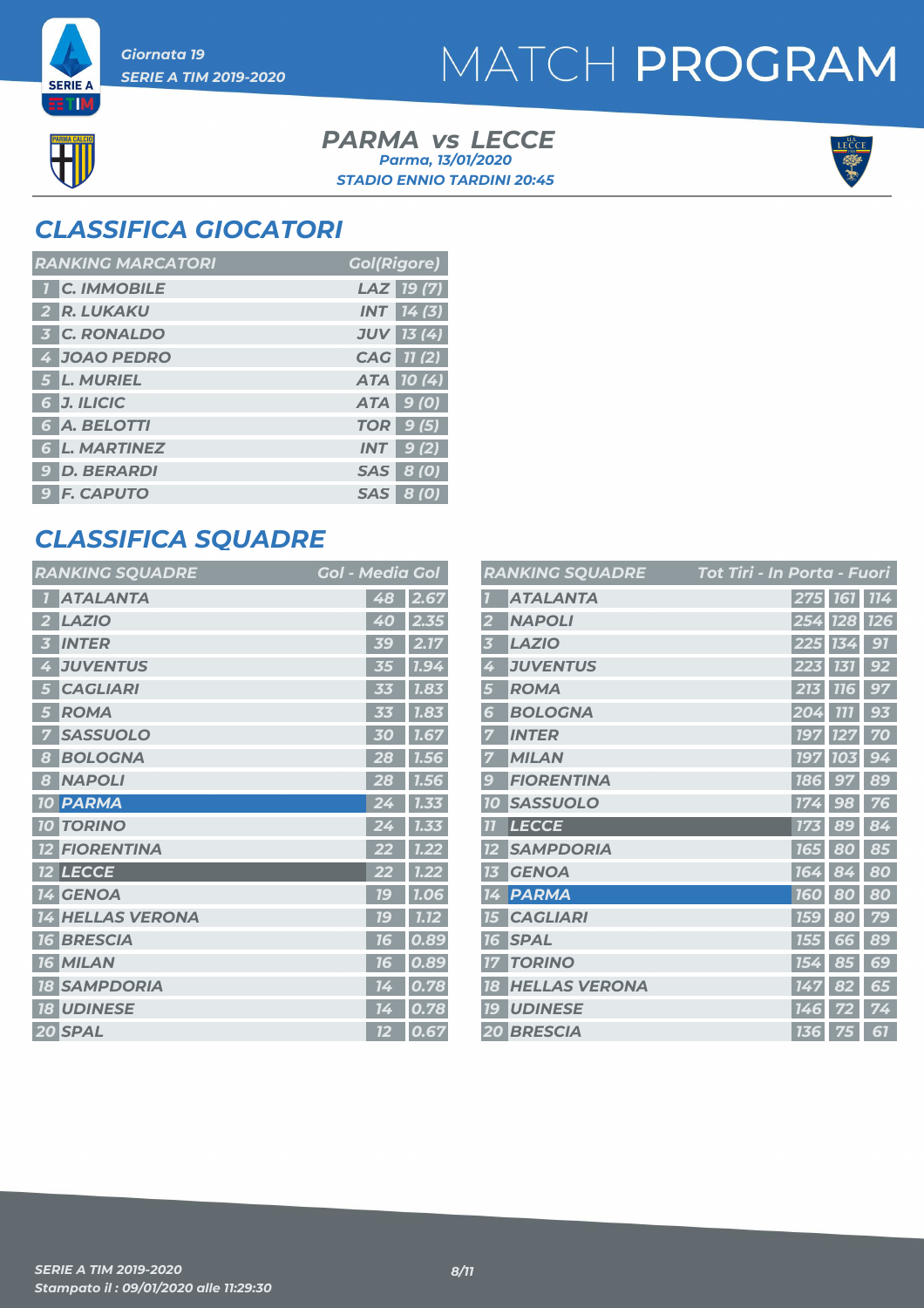# MATCH PROGRAM



**SERIE A** ETM,

#### *PARMA LECCE vs STADIO ENNIO TARDINI 20:45 Parma, 13/01/2020*



 *BOLOGNA 78.78 LECCE 77.06 ROMA 76.56 GENOA 76.39 LAZIO 73.53 JUVENTUS 73.06 SASSUOLO 68.28 NAPOLI 64.83*

| $\overline{1}$ | <b>ATALANTA</b>         | 31 |
|----------------|-------------------------|----|
| $\mathbf{2}$   | <b>LAZIO</b>            | 29 |
| 3 <sup>7</sup> | <b>INTER</b>            | 23 |
| 4              | <b>SASSUOLO</b>         | 22 |
| 5 <sub>5</sub> | <b>JUVENTUS</b>         | 21 |
|                | <b>6 NAPOLI</b>         | 20 |
| 7              | <b>PARMA</b>            | 18 |
| $\overline{7}$ | <b>ROMA</b>             | 18 |
| $\overline{9}$ | <b>CAGLIARI</b>         | 16 |
|                | <b>10 BOLOGNA</b>       | 15 |
|                | <b>11 FIORENTINA</b>    | 13 |
|                | <b>12 LECCE</b>         | 12 |
|                | <b>12 TORINO</b>        | 12 |
|                | <b>14 BRESCIA</b>       | 70 |
|                | 14 GENOA                | 10 |
|                | <b>14 HELLAS VERONA</b> | 10 |
|                | <b>14 UDINESE</b>       | 10 |
|                | <b>18 MILAN</b>         | 7  |
|                | <b>18 SAMPDORIA</b>     | 7  |
|                | <b>18 SPAL</b>          | 7  |

*RANKING SOUADRE* Assist

| <b>RANKING SQUADRE</b>                     | Passaggi Chiave* |                         |
|--------------------------------------------|------------------|-------------------------|
| <b>NAPOLI</b><br>$\overline{1}$            |                  | 5.77                    |
| <b>LAZIO</b>                               |                  | 4.71                    |
| <b>JUVENTUS</b><br>$\overline{\mathbf{3}}$ |                  | 4.56                    |
| <b>ATALANTA</b><br>4                       |                  | 4.44                    |
| <b>INTER</b><br>5                          |                  | 4.11                    |
| <b>ROMA</b><br>6                           |                  | 4                       |
| <b>MILAN</b><br>7                          |                  | 3.83                    |
| <b>BOLOGNA</b><br>8                        |                  | 3.5                     |
| <b>CAGLIARI</b><br>8                       |                  | 3.5                     |
| <b>10 FIORENTINA</b>                       |                  | 3.33                    |
| <b>11 SASSUOLO</b>                         |                  | 3.22                    |
| <b>12 GENOA</b>                            |                  | $\overline{\mathbf{3}}$ |
| <b>12 HELLAS VERONA</b>                    |                  | $\overline{\mathbf{3}}$ |
| <b>12 TORINO</b>                           |                  | $\overline{\mathbf{3}}$ |
| <b>15 LECCE</b>                            |                  | 2.72                    |
| <b>15 PARMA</b>                            |                  | 2.72                    |
| <b>17 SAMPDORIA</b>                        |                  | 2.67                    |
| <b>18 BRESCIA</b>                          |                  | 2.39                    |
| <b>19 UDINESE</b>                          |                  | 2.33                    |
| 20 SPAL                                    |                  | 2.28                    |
| * Valori medi per partita.                 |                  |                         |

|                          | <b>RANKING SQUADRE</b>     | Passaggi riusciti - <u>% *</u> |       |
|--------------------------|----------------------------|--------------------------------|-------|
| 7                        | <b>JUVENTUS</b>            | 520.72                         | 87    |
| $\overline{2}$           | <b>NAPOLI</b>              | 506.67                         | 86    |
| $\overline{3}$           | <b>SASSUOLO</b>            | 468.5                          | 85    |
| 4                        | <b>ATALANTA</b>            | 449.67                         | 83    |
| 5                        | <b>INTER</b>               | 447.22                         | 84    |
| 6                        | <b>MILAN</b>               | 434.22                         | 84    |
| 7                        | <b>LAZIO</b>               | 430.65                         | 84    |
| 8                        | <b>ROMA</b>                | 409.39                         | 84    |
| 9                        | <b>GENOA</b>               | 392.78                         | 83    |
|                          | <b>10 BOLOGNA</b>          | 383.17                         | 81    |
| $\overline{\mathcal{U}}$ | <b>FIORENTINA</b>          | 363.22                         | 87    |
|                          | <b>12 UDINESE</b>          | 340.61                         | 80    |
|                          | <b>13 CAGLIARI</b>         | 328.83                         | 79    |
|                          | <b>14 LECCE</b>            | 327.5                          | 80    |
|                          | <b>15 SPAL</b>             | 320.78                         | 79    |
| <b>16</b>                | <b>HELLAS VERONA</b>       | 309.82                         | 75    |
|                          | <b>17 TORINO</b>           | 306.56                         | 77    |
|                          | <b>18 PARMA</b>            | 286.89                         | 77    |
|                          | <b>19 SAMPDORIA</b>        | 286.22                         | 75    |
|                          | <b>20 BRESCIA</b>          | 264.72                         | 74    |
|                          | * Valori medi per partita. |                                |       |
|                          | <b>RANKING SQUADRE</b>     | <b>Recuperi*</b>               |       |
| $\overline{1}$           | <b>HELLAS VERONA</b>       |                                | 98.29 |
|                          | 2 UDINESE                  |                                | 91    |
| $\overline{\mathbf{3}}$  | <b>PARMA</b>               |                                | 89.94 |
| 4                        | <b>TORINO</b>              |                                | 88.11 |
| 5 <sup>1</sup>           | <b>SPAL</b>                |                                | 83.17 |

 *CAGLIARI 82.06 BRESCIA 81.89 SAMPDORIA 80.78 ATALANTA 80.61 MILAN 79.56 INTER 79.33*

| 3                       | <b>12 FIORENTINA</b>       |  | 79.22 |
|-------------------------|----------------------------|--|-------|
| 3                       | <b>13 BOLOGNA</b>          |  | 78.78 |
| $\overline{\mathbf{3}}$ | <b>14 LECCE</b>            |  | 77.06 |
| 2.72                    | <b>15 ROMA</b>             |  | 76.56 |
| 2.72                    | <b>16 GENOA</b>            |  | 76.39 |
| 2.67                    | <b>17 LAZIO</b>            |  | 73.53 |
| 2.39                    | <b>18 JUVENTUS</b>         |  | 73.06 |
| 2.33                    | <b>19 SASSUOLO</b>         |  | 68.28 |
| 2.28                    | 20 NAPOLI                  |  | 64.83 |
|                         | * Valori medi per partita. |  |       |
|                         |                            |  |       |
|                         |                            |  |       |
|                         |                            |  |       |
|                         | 9/11                       |  |       |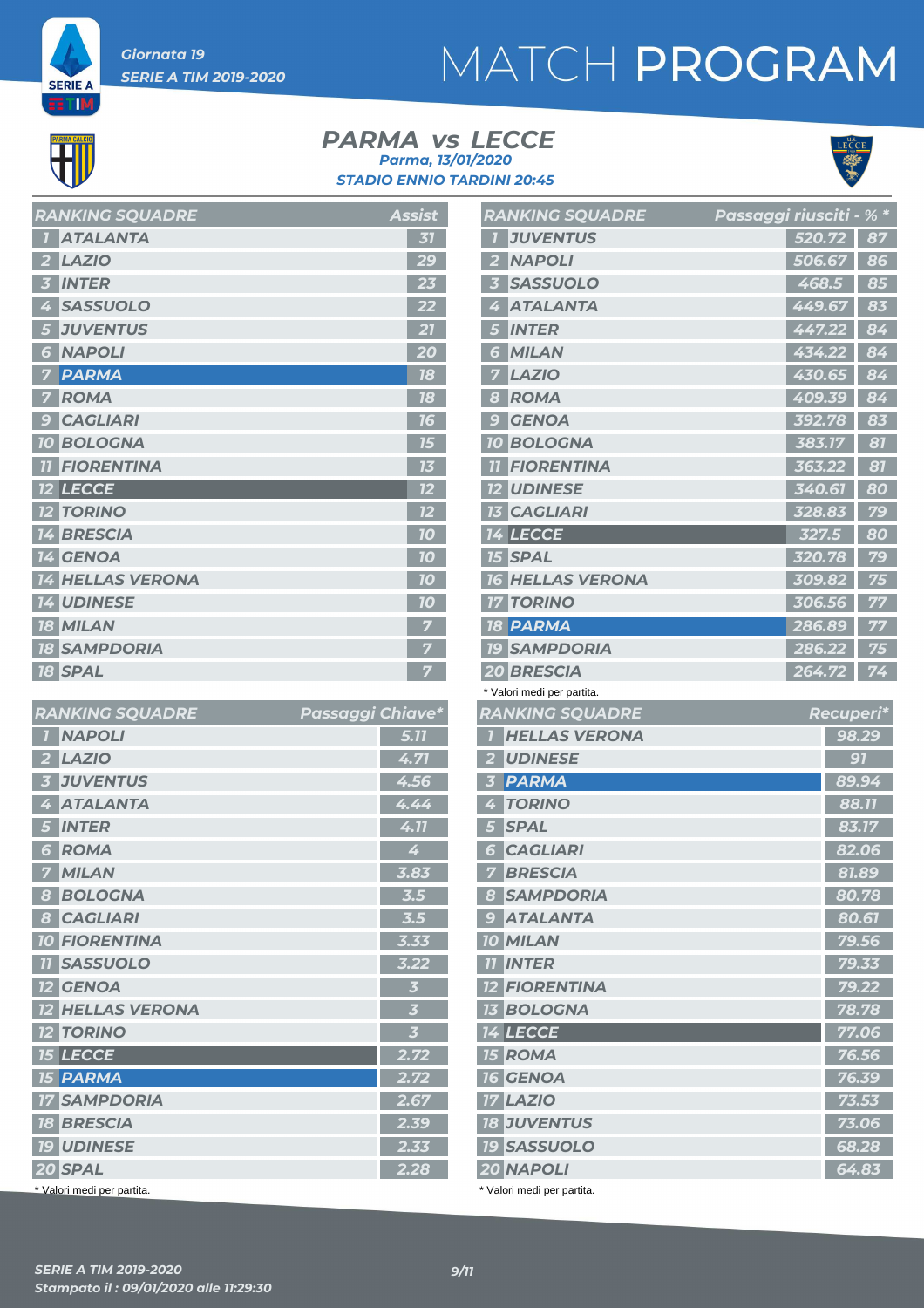# MATCH PROGRAM

**SERIE A ETIM** 

#### *PARMA LECCE vs STADIO ENNIO TARDINI 20:45 Parma, 13/01/2020*



| <b>RANKING SQUADRE</b>  | <b>Tot. Parate - Media</b> | <b>RANKING SQUADRE</b> | <b>Media Km</b> |
|-------------------------|----------------------------|------------------------|-----------------|
| <b>1 SPAL</b>           | 86 4.78                    | <b>1</b> INTER         | 111.842         |
| 2 PARMA                 | 84 4.67                    | 2 PARMA                | 109.711         |
| 3 LECCE                 | 79 4.39                    | <b>3 JUVENTUS</b>      | 109.301         |
| 4 TORINO                | 75 4.17                    | 4 HELLAS VERONA        | 109.09          |
| 5 SASSUOLO              | $74$ 4.11                  | 5 LECCE                | 108.816         |
| <b>6 BRESCIA</b>        | 4<br>72                    | <b>6 FIORENTINA</b>    | 108.649         |
| <b>7 UDINESE</b>        | $67$ 3.72                  | <b>7 ATALANTA</b>      | 108.628         |
| 8 GENOA                 | $66$ 3.67                  | 8 SAMPDORIA            | 108.55          |
| <b>9 CAGLIARI</b>       | $64$ 3.56                  | $9$ $LAZIO$            | 108.544         |
| <b>10 JUVENTUS</b>      | 64 3.56                    | <b>10 BOLOGNA</b>      | 108.477         |
| <b>11 SAMPDORIA</b>     | $61$ 3.39                  | <b>11 ROMA</b>         | 108.321         |
| <b>12 HELLAS VERONA</b> | $61$ 3.59                  | <b>12 SASSUOLO</b>     | 108.18          |
| <b>13 MILAN</b>         | $61$ 3.39                  | <b>13 SPAL</b>         | 107.744         |
| <b>14 FIORENTINA</b>    | $59$ 3.28                  | 14 MILAN               | 106.938         |
| <b>15 BOLOGNA</b>       | $59$ 3.28                  | <b>15 UDINESE</b>      | 106.545         |
| <b>16 LAZIO</b>         | $\overline{58}$ 3.41       | <b>16 BRESCIA</b>      | 106.542         |
| <b>17 ROMA</b>          | 50 2.78                    | <b>17 CAGLIARI</b>     | 105.795         |
| <b>18 INTER</b>         | 48 2.67                    | <b>18 NAPOLI</b>       | 104.964         |
| <b>18 NAPOLI</b>        | 48 2.67                    | <b>19 GENOA</b>        | 104.34          |
| 20 ATALANTA             | 43 2.39                    | <b>20 TORINO</b>       | 103.735         |